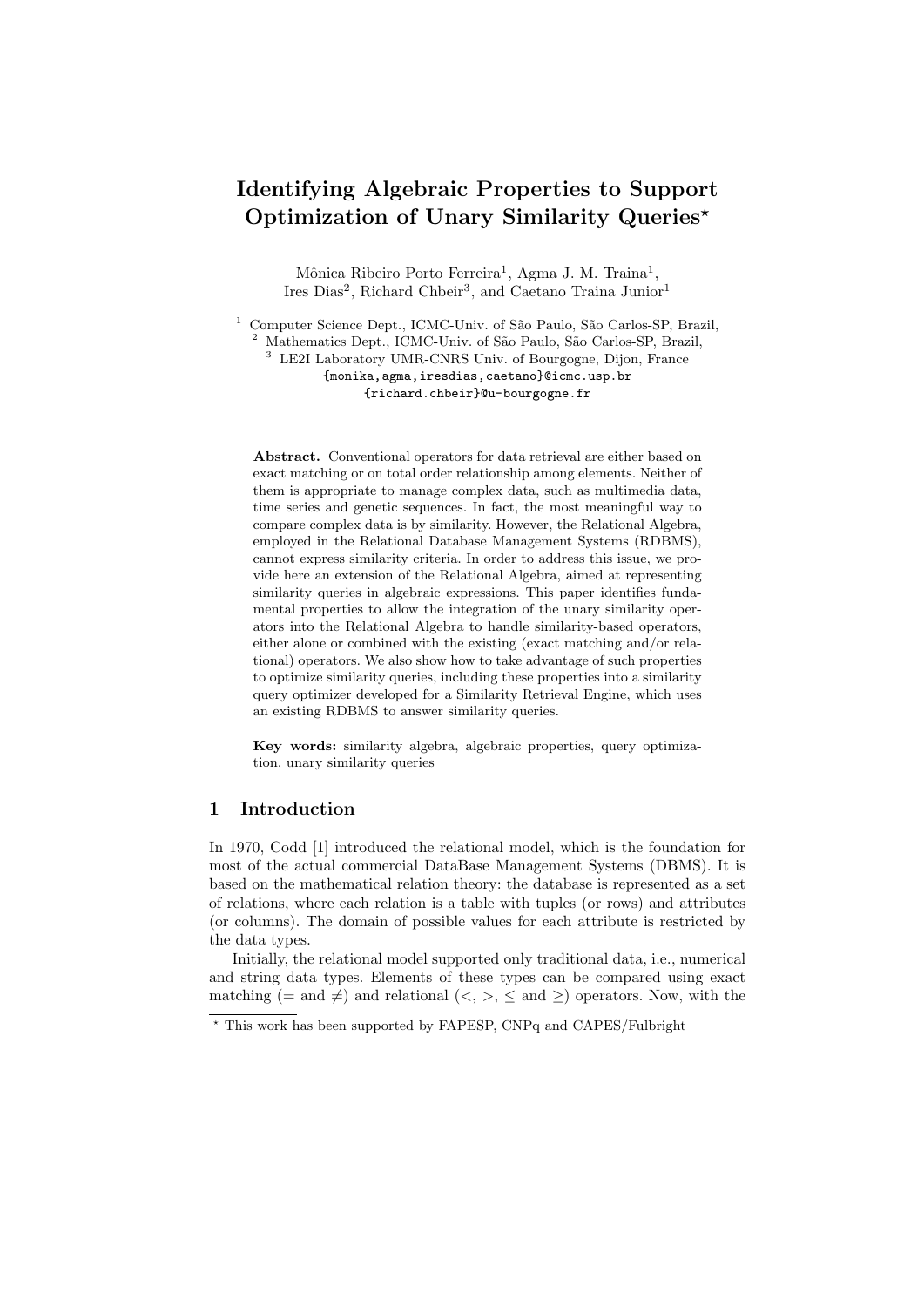advent of multimedia and spatial applications, the Relational DBMS (RDBMS) must be able to support new data types, operators and kinds of queries. Thus, similarity emerges as the natural way to compare elements in complex domains, such as images, audios, videos, genomic sequences, and time series, and consequently handling operations based on similarity (or distance) between data becomes a must. To illustrate this, let us take the following examples:

Q1: In a health-care information system: "Given a mammography exam with images of left and right breast from cranio-caudal (RCC) and medio-lateral oblique (RMLO) views of a patient, show the exams whose texture do not differ more than 10 units from those in the exam".

Q2: In a health-care information system: "Given a head tomography exam of a patient showing a pathology, retrieve the 5 exams most similar not presenting pathology, and that texture do not differ more than 5 units from those in the exam".

Q3: In Geographic Information Systems (GIS): "Find the 15 districts nearest to 'Arequipa' that are not farther than 15 miles, and where the population having between 21 and 64 year is greater than 65-year-old population and over".

To solve similarity-based queries, several extensions of relational algebra have been provided in the literature aimed at including the similarity functionality in RDBMS from various perspectives. The first algebra to consider this issue has been the Multi-Similarity Algebra (MSA), presented by Adali et al. [2]. It has been designed to integrate different interpretations of similarity values coming from multiple similarity implementation in a common framework. However, it remains at a higher abstraction level and thus does not address the problem of an "operational" algebra usable for modeling, optimizing, and processing queries with similarity-based operations [3]. Therefore, it is not fully consistent to the relational model.

Other works have associated similarity to uncertainty and provided fuzzy logic-based methods to solve this [4, 5]. The problem of those approaches is that they assume that complex data manipulation involves evaluation of their similarity, but this does not mean that these data or the similarity evaluation are uncertain or imprecise (as only exact match comparisons are useless in these domains). In fact, it is possible to execute similarity queries resulting in either approximated or exact answers.

Likewise, other approaches have been based on the notion of ranking, i.e., ordering among tuples or elements [6, 7]. It is true that they are consistent to the relational model and can be applied to similarity queries considering the distance functions as the ranking criterion, but they depend on ranking criteria that are independent from queries, whereas the ranking criterion of a similarity query varies with the query.

None of these previous works has addressed optimizations based on query rewriting for the similarity-based select operators in complex expressions. Traina et al. [8] proposed an extension of relational algebra considering complex similarity queries with two or more similarity predicates combined with Boolean operators. However, they have only treated queries with the same query element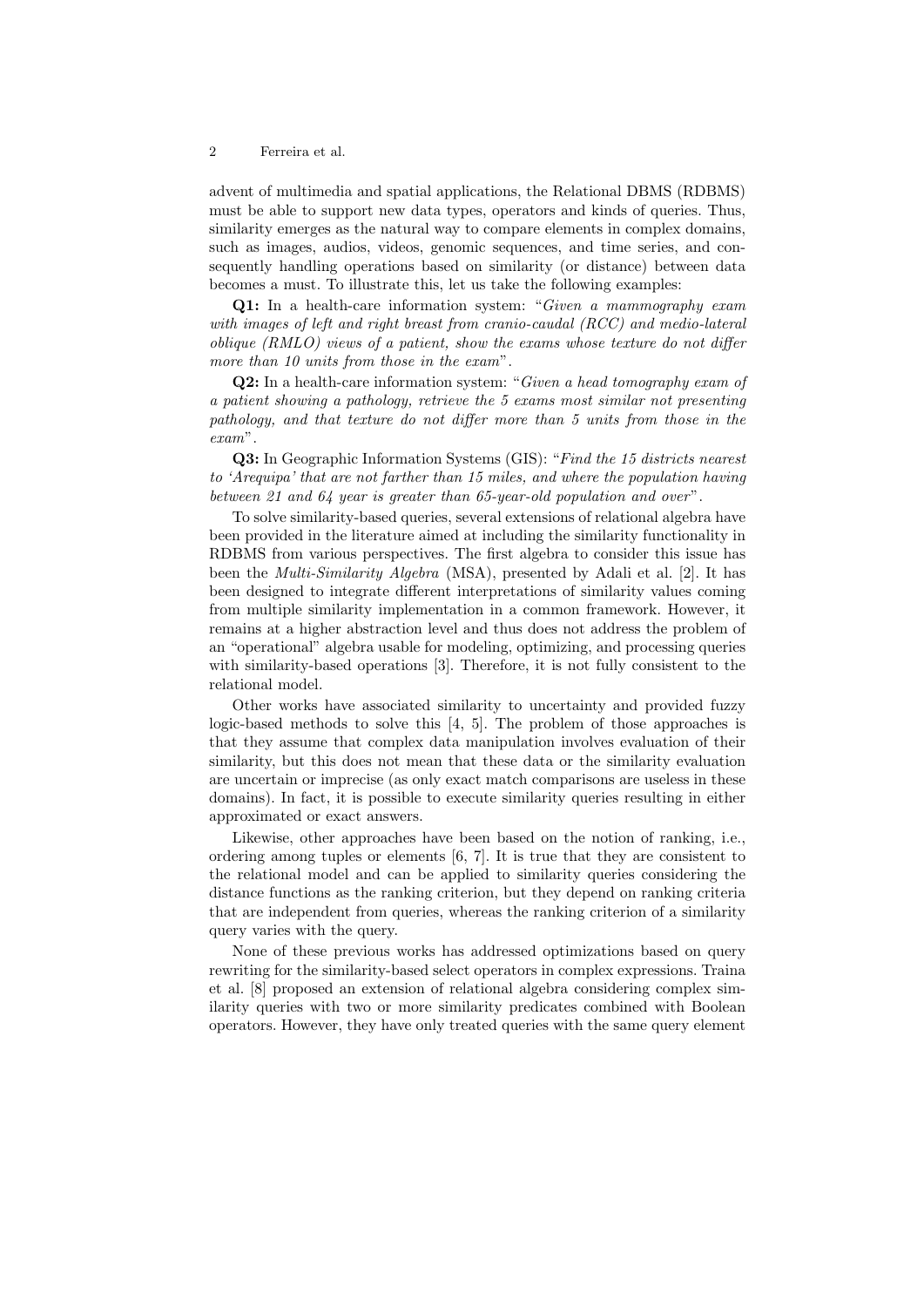(unique center), which is very restrictive and does not cover all cases occurring in a RDBMS.

In this paper, we present the fundamental properties of a Similarity Algebra aiming at integrating both unary similarity operators with the relational algebra, which allows optimizing similarity queries in relational DBMS. The properties allow handling queries including any number of query centers, and suitable to support both similarity-based and traditional operators in the same query.

The remainder of this paper is structured as follows. Section 2 presents the Similarity Algebra. Section 3 shows experimental results conducted to evaluate the relevance of our approach. Finally, Section 4 concludes this paper and draws our future steps.

## 2 Similarity Algebra

## 2.1 Preliminaries

In order to execute similarity queries in relational DBMS, it is necessary to provide a measurement of how to quantify similarity between two elements. Usually, it is done by defining a distance function  $d$ , which is the basis to create a metric space  $M = \langle \mathbb{S}, d \rangle$ , where S denotes the universe of valid elements (domain) and d is a function  $d : \mathbb{S} \times \mathbb{S} \to \mathbb{R}^+$  that expresses a "distance" between elements of  $S$ . The distance function d must satisfy the following properties: (i) symmetry:  $d(s_1, s_2) = d(s_2, s_1)$ ; (ii) non-negativity:  $0 < d(s_1, s_2) < \infty$ , if  $s_1 \neq s_2$  and  $d(s_1, s_1) = 0$ ; and *(iii)* triangular inequality:  $d(s_1, s_2) \leq d(s_1, s_3) + d(s_3, s_2), \forall s_1, s_2, s_3 \in \mathbb{S}$ .

An attribute is comparable by similarity only if it is associated to a similarity measure d. Although distance functions can theoretically be assigned to any attribute, they are of utter importance when applied to complex attributes. Therefore, without loss of generality, we call complex attributes<sup>1</sup> and, correspondingly, its domains, those associated to distance functions, and the others we call simple attributes.

Relations that have complex attributes should follow the same properties and definitions of traditional relations. In this paper, we employ the following notation to express relations. Let  $A_h \subset A_h$  be a simple attribute in a domain  $A_h$ that allows comparisons using traditional operators;  $S_i \subset \mathbb{S}_i$  be an complex attribute in a domain  $\mathbb{S}_i$  in a metric space that allows comparisons using complex operators; and  $T$  be an relation with any number of both simple and complex attributes. That is, let  $\mathbb{T} = {\mathbb{A}_1, \ldots, \mathbb{A}_m, \mathbb{S}_1, \ldots, \mathbb{S}_p}$  be a relational schema, a relation  $T \subset \mathbb{T}$  is a set of elements represented as tuples  $T = \{A_1, \ldots, A_m, S_1, \ldots S_p\},\$ which has for each tuple  $t = \langle a_1, \ldots, a_m, s_1, \ldots s_p \rangle$  values  $a_h$   $(1 \leq h \leq m)$  obtained in the domain  $A_h$  and values  $s_i$   $(1 \leq j \leq p)$  obtained in the domain  $\mathbb{S}_i$ . Thus, let  $t_i(S_i)$   $(1 \leq i \leq n)$  be the value of the  $S_i$  complex attribute of the  $i^{th}$  tuple in the relation, and correspondingly let  $t_i(A_h)$  be the value of the  $A_h$ simple attribute. To alleviate the notation of handling several attributes in a

 $1$  Distinctly from object-oriented models, we employ here the term "complex attribute" to refer to those having a distance function assigned. Examples are images, audios, geographical coordinates, genomaic sequences, etc.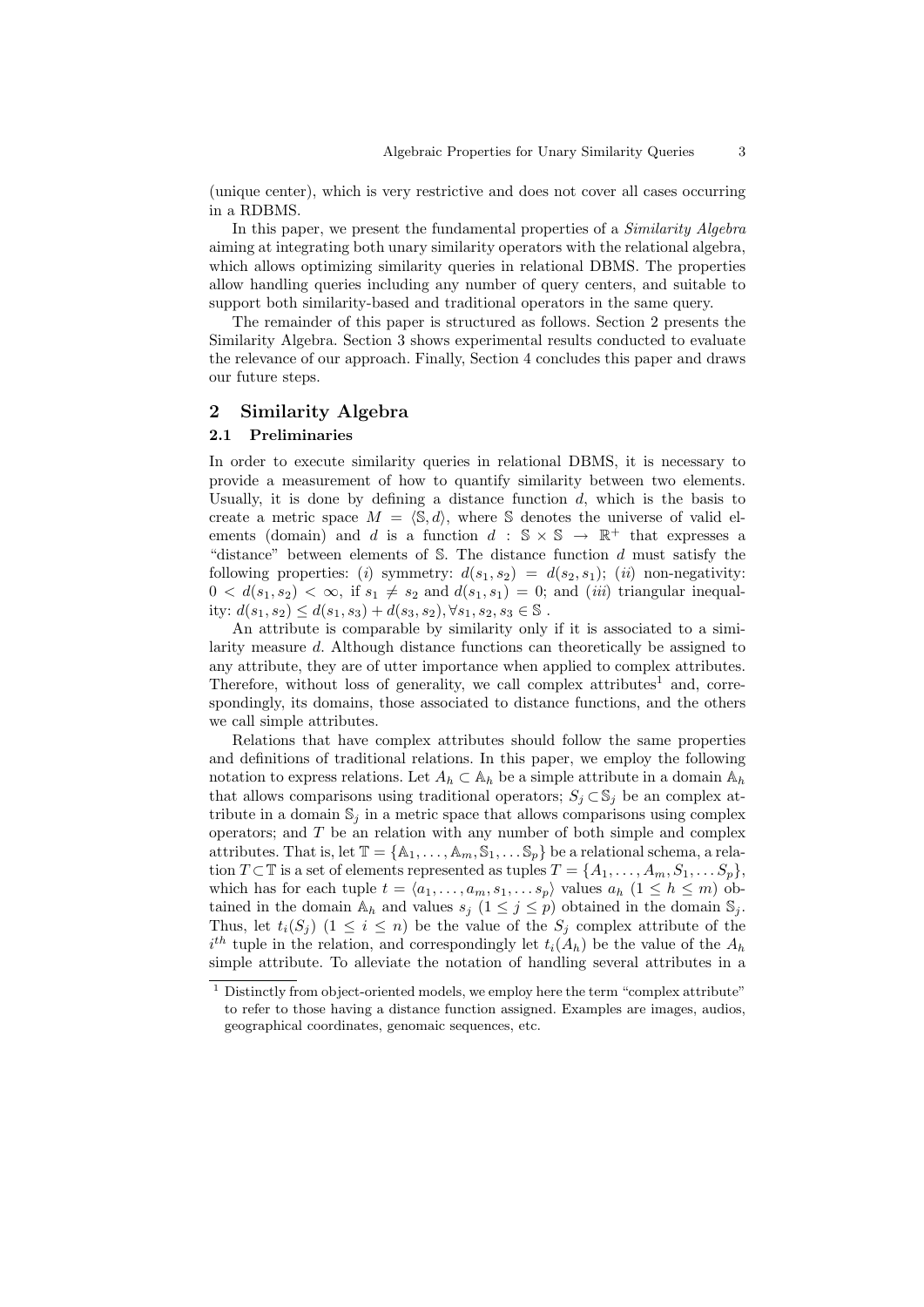relation, in the remainder of the paper, we will use just  $S$  and  $S$  to refer to a complex attribute  $S_j$  and its respective domain  $\mathbb{S}_j$ , and A and A refer respectively to a simple attribute  $A_h$  and its respective domain  $A_h$  whenever the focus of the text is over only one attribute.

#### 2.2 Unary similarity queries operations

Traditional selections follow the format  $\sigma_{(A \theta a)} T$ , where  $\theta$  is a comparison operator valid in the domain  $A$  of the attribute  $A$ , and 'a' is either a constant taken in the domain of A or the value of another attribute from the same domain of A in the same tuple. Similarity selections follow the same format:  $\sigma_{c(S \theta_c s_o)} T$ , where  $\sigma_c$  represents a similarity selection,  $\theta_c$  is a similarity operator valid in the domain S of the attribute S and ' $s_q$ ' is either a constant taken in the domain of  $S$  or the value of another attribute from the same domain of  $S$  in the same tuple.

There are two similarity operators commonly employed: range and k-nearest neighbor. As their properties can be different from those of the traditional selection, we initially use the symbols  $\hat{\sigma}$  and  $\hat{\sigma}$  to represent range and kNN selections, and  $\hat{\theta}$  and  $\hat{\theta}$  to represent range and kNN operators, respectively. They are described as follows.

**Definition 1. Range query -**  $R_q$ : Let S be a complex attribute taken in domain  $S$  over which the similarity condition is expressed, d be a distance function,  $\xi$  be the similarity threshold and  $s_q \in \mathbb{S}$  be the query element. The query  $\hat{\sigma}_{(S|\hat{\theta}(d,\xi)|s_q)}T$ returns every tuple  $t_i \in T$  such that  $d(t_i(S), s_q) \leq \xi$ . That is:

$$
\hat{\sigma}_{\left(S\hat{\theta}(d,\xi)\ s_q\right)}T = \{t_i \in T \mid d\left(t_i\left(S\right), s_q\right) \le \xi\} \tag{1}
$$

**Definition 2.** k-Nearest Neighbor query -  $kNN$ : Let S be a complex attribute taken in domain S over which the similarity condition is expressed, d be a distance function,  $k \in \mathbb{N}^*$  be the similarity threshold and  $s_q \in \mathbb{S}$  be the query element. The query  $\ddot{\sigma}_{(S \ddot{\theta}(d,k) \, s_q)}$  T returns the tuples from T whose value of the attribute S is one of the k elements in S nearest to the query element  $s_q$  based on the distance function d. That is:

$$
\ddot{\sigma}_{(S \ddot{\theta}(d,k) s_q)} T = T' = \{ t_i \in T \mid \forall t_j \in [T - T'], T' = t_{i=1,...,k}, \nd(t_i(S), s_q) \le d(t_j(S), s_q) \} .
$$
\n(2)

#### 2.3 Algebraic properties

The query optimizer of RDBMSs employs algebraic equivalences to rewrite queries into equivalent expressions which are expected to be executed faster. Selections are important operations because they reduce the size of relations. In the subsections following, we identify algebraic properties useful to rewrite expressions of both range operator  $\hat{\theta}$  and k-nearest neighbor operator  $\hat{\theta}$ . Due to space restriction, formal proofs of these properties are omitted here (they can be found in Ferreira et al. [9]).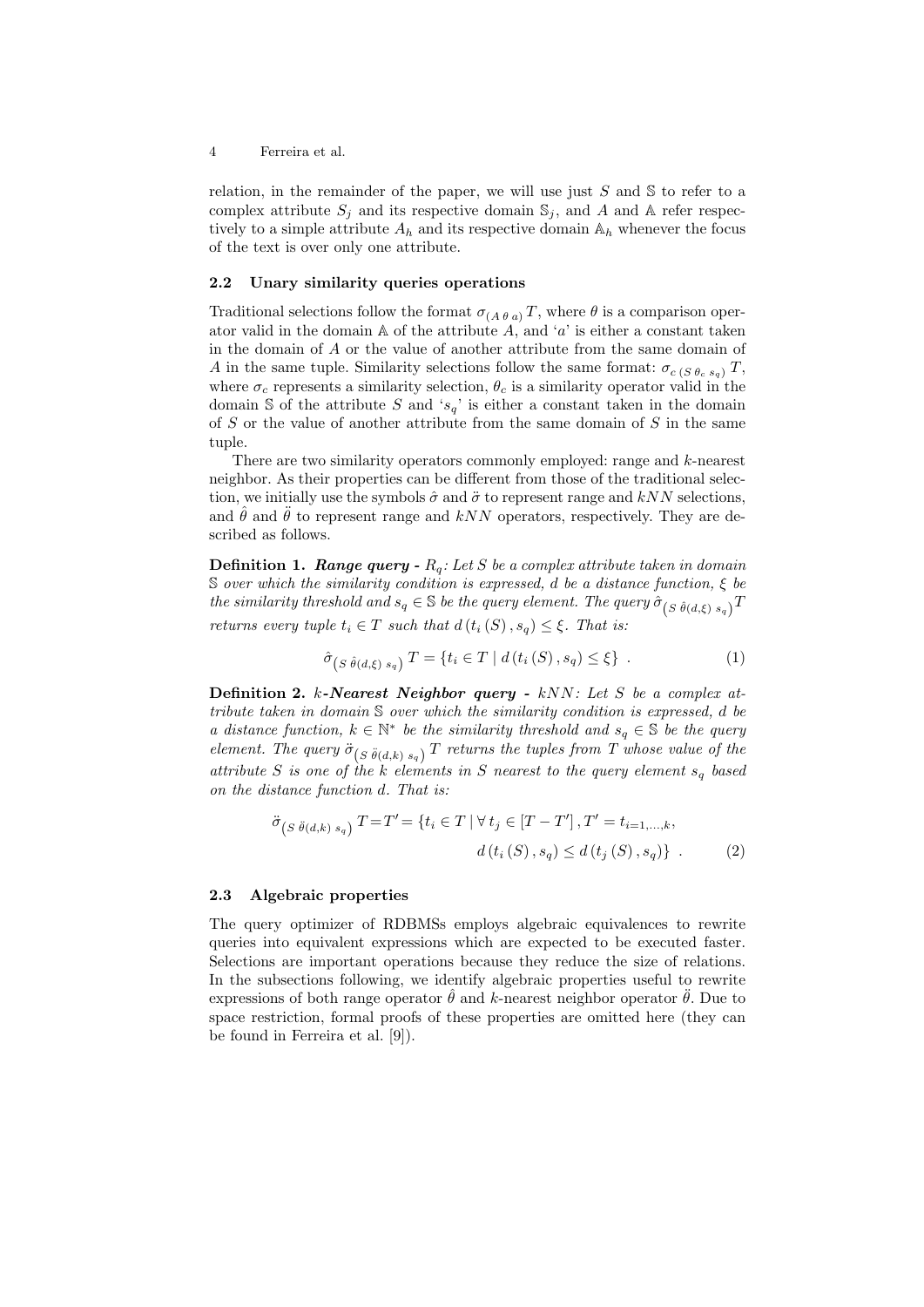#### 2.3.1 Range Selection -  $\hat{\sigma}$ .

Properties 1 and 2 apply conjunctive and disjunctive conditions involving only  $\hat{\sigma}$  operations, respectively.

**Property 1.** Conjunctions of  $\hat{\theta}$  operators can be rewritten into a cascade of individual  $\hat{\sigma}$  operations or a sequence of intersection operations, i.e.,

$$
\hat{\sigma}_{(S_1 \hat{\theta}(d_1,\xi_1) s_{q1}) \wedge (S_2 \hat{\theta}(d_2,\xi_2) s_{q2})} T = \hat{\sigma}_{(S_1 \hat{\theta}(d_1,\xi_1) s_{q1})} \left( \hat{\sigma}_{(S_2 \hat{\theta}(d_2,\xi_2) s_{q2})} T \right)
$$
\n
$$
= \left( \hat{\sigma}_{(S_1 \hat{\theta}(d_1,\xi_1) s_{q1})} T \right) \cap \left( \hat{\sigma}_{(S_2 \hat{\theta}(d_2,\xi_2) s_{q2})} T \right) . \tag{3}
$$

A special case exists when  $s_{q1} = s_{q2}$ , as follows.

**Property 1.1.** Special case where  $s_{q1} = s_{q2} = s_q$ .

$$
\left(\hat{\sigma}_{(S\hat{\theta}(d,\xi_1) s_q)}T\right) \cap \left(\hat{\sigma}_{(S\hat{\theta}(d,\xi_2) s_q)}T\right) =\n\hat{\sigma}_{(S\hat{\theta}(d,\xi_1) s_q)} \wedge \left(s\hat{\theta}(d,\xi_2) s_q\right) T = \hat{\sigma}_{(S\hat{\theta}(d,\min(\xi_1,\xi_2)) s_q)} T .
$$
\n(4)

**Property 2.** Disjunctions of  $\hat{\theta}$  operators can be rewritten into a sequence of union operations as follows.

$$
\hat{\sigma}_{(S_1 \hat{\theta}(d_1,\xi_1) s_{q1}) \vee (S_2 \hat{\theta}(d_2,\xi_2) s_{q2})} T =
$$
\n
$$
(\hat{\sigma}_{(S_1 \hat{\theta}(d_1,\xi_1) s_{q1})} T) \cup (\hat{\sigma}_{(S_2 \hat{\theta}(d_2,\xi_2) s_{q2})} T).
$$
\n(5)

A special case exists when  $s_{q1} = s_{q2}$ , as follows. **Property 2.1.** Special case where  $s_{q1} = s_{q2} = s_q$ .

$$
\left(\hat{\sigma}_{(S\hat{\theta}(d,\xi_1) s_q)}T\right) \cup \left(\hat{\sigma}_{(S\hat{\theta}(d,\xi_2) s_q)}T\right) =\n\hat{\sigma}_{(S\hat{\theta}(d,\xi_1) s_q)} \vee (S\hat{\theta}(d,\xi_2) s_q) T = \hat{\sigma}_{(S\hat{\theta}(d,\max(\xi_1,\xi_2)) s_q)} T
$$
\n(6)

Properties 3 and 4 explore the commutativity of  $\hat{\sigma}$  operation with its composition and traditional operation.

**Property 3.** The  $R_q$  selection operation commutes under its composition, i.e.,

$$
\hat{\sigma}_{(S_1 \hat{\theta}(d_1,\xi_1) s_{q1})}(\hat{\sigma}_{(S_2 \hat{\theta}(d_2,\xi_2) s_{q2})} T) = \hat{\sigma}_{(S_2 \hat{\theta}(d_2,\xi_2) s_{q2})}(\hat{\sigma}_{(S_1 \hat{\theta}(d_1,\xi_1) s_{q1})} T). (7)
$$

**Property 4.** The  $R_q$  selection operation and the traditional selection operation commute under their composition, i.e.,

$$
\hat{\sigma}_{(S \hat{\theta}(d,\xi) s_q)} (\sigma_{(A \theta a)} T) = \sigma_{(A \theta a)} (\hat{\sigma}_{(S \hat{\theta}(d,\xi) s_q)} T).
$$
 (8)

As  $\hat{\sigma}$  operation is commutative with  $\sigma$  operation, Properties 1 and 2 can also be employed for these operations. Therefore, we can use Properties 1 and 2 with either the  $\hat{\sigma}$  operation only or  $\hat{\sigma}$  and  $\sigma$  operations.

The next set of properties involving  $\hat{\sigma}$  allows pushing range selection through the traditional binary operators: union (∪), intersection (∩), difference (−), cross product ( $\times$ ) and join ( $\times$ ). Property 5 shows that  $\hat{\sigma}$  is distributive over the set binary operators  $\cup$ , ∩ and  $-$ . The relations  $T_1$  and  $T_2$  must be union compatible.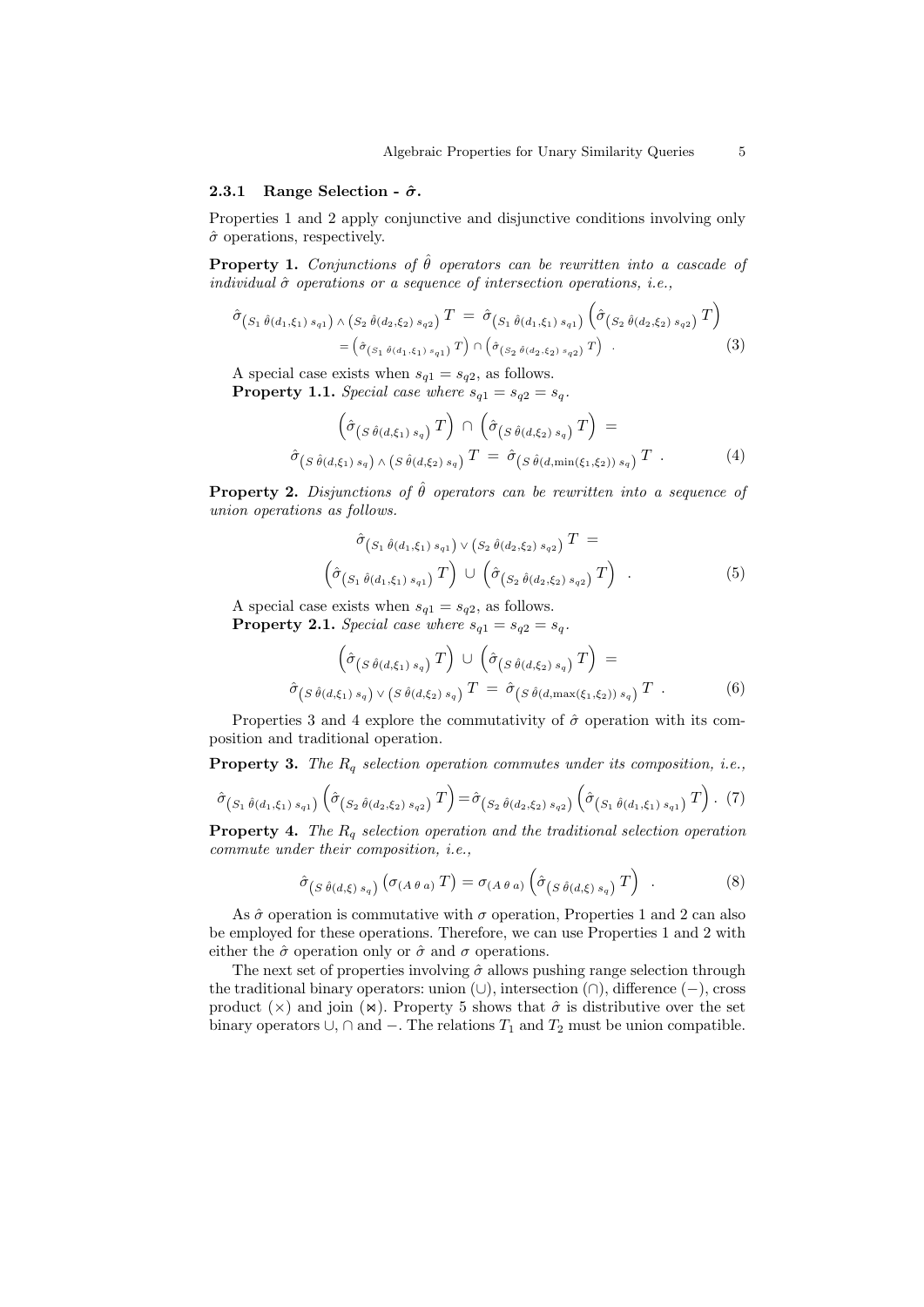**Property 5.** The operator  $\hat{\sigma}$  is distributive over the set binary operators  $\cup$ , − and  $\cap$  as follows.

Property 5.1. For union, the following expression holds:

$$
\hat{\sigma}_{(S \hat{\theta}(d,\xi) s_q)}(T_1 \cup T_2) = (\hat{\sigma}_{(S \hat{\theta}(d,\xi) s_q)}(T_1) \cup (\hat{\sigma}_{(S \hat{\theta}(d,\xi) s_q)}(T_2)).
$$
 (9)

Property 5.2. For difference, the following expression holds:

$$
\hat{\sigma}_{(S \hat{\theta}(d,\xi) s_q)}(T_1 - T_2) = (\hat{\sigma}_{(S \hat{\theta}(d,\xi) s_q)} T_1) - (\hat{\sigma}_{(S \hat{\theta}(d,\xi) s_q)} T_2) \n= (\hat{\sigma}_{(S \hat{\theta}(d,\xi) s_q)} T_1) - T_2.
$$
\n(10)

Property 5.3. For intersection, the following expression holds:

$$
\hat{\sigma}_{(S \hat{\theta}(d,\xi) s_q)}(T_1 \cap T_2) = \left(\hat{\sigma}_{(S \hat{\theta}(d,\xi) s_q)} T_1\right) \cap \left(\hat{\sigma}_{(S \hat{\theta}(d,\xi) s_q)} T_2\right)
$$

$$
= \left(\hat{\sigma}_{(S \hat{\theta}(d,\xi) s_q)} T_1\right) \cap T_2
$$

$$
= T_1 \cap \left(\hat{\sigma}_{(S \hat{\theta}(d,\xi) s_q)} T_2\right) . \tag{11}
$$

Regarding the binary join  $(\infty)$  and cross product  $(\times)$  operators,  $\hat{\sigma}$  must be distributed to the relation that has the complex attribute mentioned in the condition. This is represented in Property 6.

Property 6. When the complex attribute mentioned in the range predicate belongs to only one of the joined relations, the operation  $\hat{\sigma}$  is distributive over  $\bowtie$ or  $\times$ . Let  $T_1$  be the relation that has the complex attribute S. Thus:

$$
\hat{\sigma}_{\left(S\hat{\theta}(d,\xi)\,s_q\right)}\left(T_1\,\theta\,T_2\right) \,=\, \left(\hat{\sigma}_{\left(S\hat{\theta}(d,\xi)\,s_q\right)}\,T_1\right)\,\theta\,T_2 \, , \tag{12}
$$

for any  $\theta = \mathsf{M}$  or  $\times$ .

Properties 1 to 6 show that range selection shares the same algebraic equivalences as the traditional selection. Moreover, Property 4 shows the commutativity property between similarity-based selections and traditional ones. This is an important result, as it allows the RDBMS query optimizer to treat range selection as traditional selection. Therefore, we can use the symbol  $\sigma$  instead of  $\hat{\sigma}$  to represent range selections, only using  $\hat{\theta}$  to represent the range operator, without lost of generality.

## 2.3.2 k-Nearest Neighbor Selection -  $\ddot{\sigma}$ .

Distinctly from range and traditional selections,  $kNN$  selections have only three properties to rewrite algebraic expressions. Property 7 regards the conjunctive selection conditions, as follows: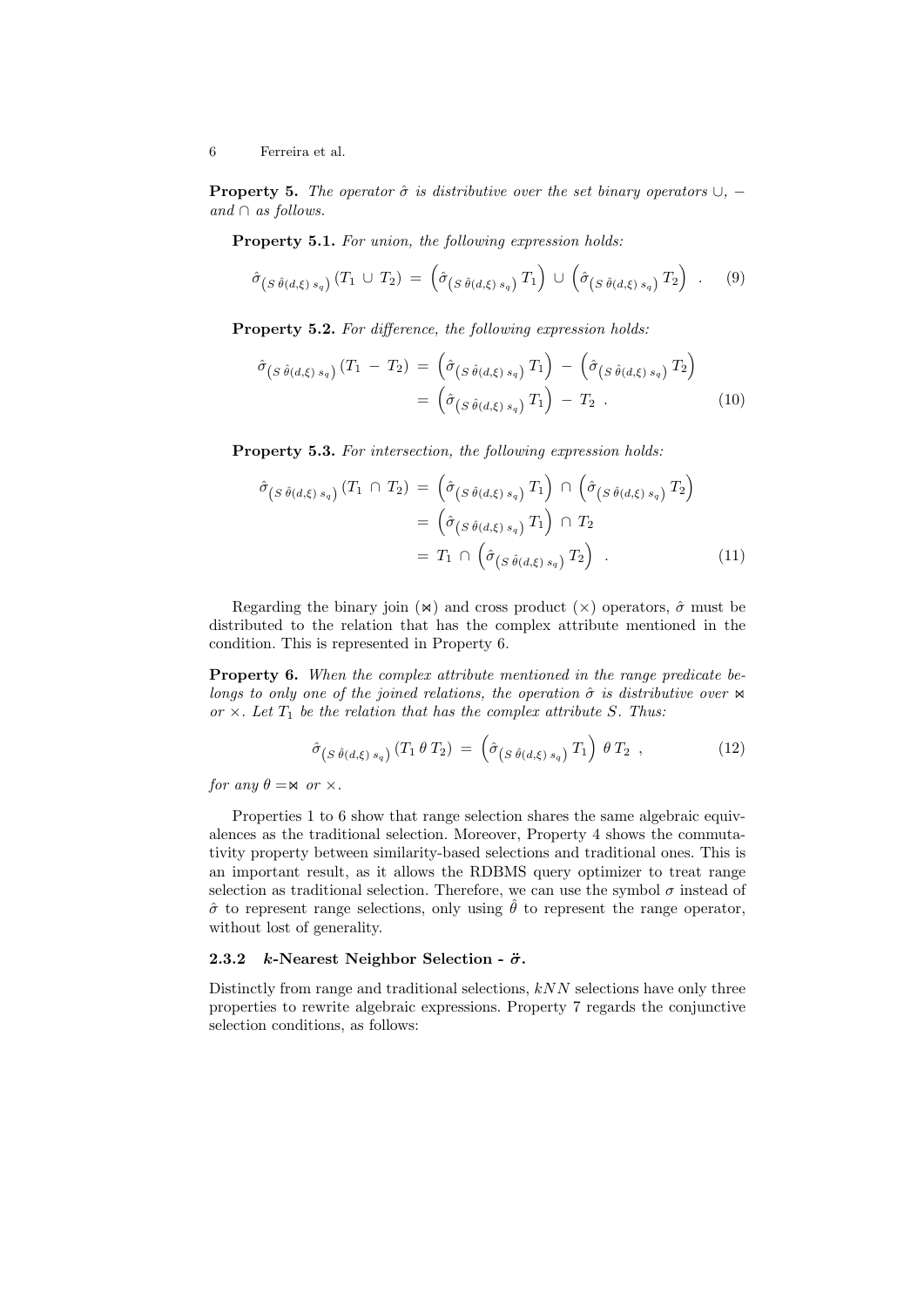**Property 7.** Conjunctions of  $\ddot{\theta}$  operators can be rewritten into a sequence of intersection operations but they cannot be rewritten as a cascade of individual  $\ddot{\sigma}$ operations, i. e.,

$$
\ddot{\sigma}_{(S_1 \ddot{\theta}(d_1,k_1) s_{q1}) \wedge (S_2 \ddot{\theta}(d_2,k_2) s_{q2})} T =
$$
\n
$$
\left( \ddot{\sigma}_{(S_1 \ddot{\theta}(d_1,k_1) s_{q1})} T \right) \cap \left( \ddot{\sigma}_{(S_2 \ddot{\theta}(d_2,k_2) s_{q2})} T \right) ; \qquad (13)
$$

$$
\ddot{\sigma}_{(S_1 \ddot{\theta}(d_1,k_1) s_{q1}) \wedge (S_2 \ddot{\theta}(d_2,k_2) s_{q2})} T \neq
$$
\n
$$
\ddot{\sigma}_{(S_1 \ddot{\theta}(d_1,k_1) s_{q1})} \left( \ddot{\sigma}_{(S_2 \ddot{\theta}(d_2,k_2) s_{q2})} T \right).
$$
\n(14)

A special case exists when  $s_{q1} = s_{q2}$ , as follows. **Property 7.1.** Special case where  $s_{q1} = s_{q2} = s_q$ .

$$
\left(\ddot{\sigma}_{(S\ddot{\theta}(d,k_1)s_q)}T\right) \cap \left(\ddot{\sigma}_{(S\ddot{\theta}(d,k_2)s_q)}T\right) =\n\ddot{\sigma}_{(S\ddot{\theta}(d,k_1)s_q)} \wedge \left(s\ddot{\theta}(d,k_2)s_q\right)T = \ddot{\sigma}_{(S\ddot{\theta}(d,\min(k_1,k_2))s_q)}T .
$$
\n(15)

For disjunctive conditions, Property 8 is valid.

**Property 8.** Disjunctions of  $\ddot{\theta}$  operators can be rewritten into a sequence of union operations as follows (this property requires that the relation  $T$  is a set because, in this way, duplications will be correctly eliminated):

$$
\ddot{\sigma}_{(S_1 \ddot{\theta}(d_1,k_1) s_{q1}) \vee (S_2 \ddot{\theta}(d_2,k_2) s_{q2})} T =
$$
\n
$$
\left( \ddot{\sigma}_{(S_1 \ddot{\theta}(d_1,k_1) s_{q1})} T \right) \cup \left( \ddot{\sigma}_{(S_2 \ddot{\theta}(d_2,k_2) s_{q2})} T \right) .
$$
\n(16)

A special case exists when  $s_{q1} = s_{q2}$ , as follows. **Property 8.1.** Special case where  $s_{q1} = s_{q2} = s_q$ .

 $\overline{\mathcal{L}}$ 

$$
\left(\ddot{\sigma}_{(S\ddot{\theta}(d,k_1)s_q)}T\right) \cup \left(\ddot{\sigma}_{(S\ddot{\theta}(d,k_2)s_q)}T\right) =\n\ddot{\sigma}_{(S\ddot{\theta}(d,k_1)s_q)} \vee (S\ddot{\theta}(d,k_2)s_q)}T = \ddot{\sigma}_{(S\ddot{\theta}(d,\max(k_1,k_2))s_q)}T.
$$
\n(17)

The commutativity property should not be applied to  $\ddot{\theta}$  operator when query elements  $s_{q1}$  and  $s_{q2}$  are distinct. However, the following property holds.

Property 9. For complex conditions, each selection should be executed separately and the intersection (for conjunctions) or the union (for disjunctions) of results must be returned, since the operator  $\ddot{\sigma}$  is not commutative neither with other selection operators nor with itself. That is, for conjunctive conditions:

$$
\left(\ddot{\sigma}_{(S_1 \ddot{\theta}(d_1,k_1) s_{q1})} T\right) \cap \left(\ddot{\sigma}_{(S_2 \ddot{\theta}(d_2,k_2) s_{q2})} T\right) =\n\left(\ddot{\sigma}_{(S_2 \ddot{\theta}(d_2,k_2) s_{q2})} T\right) \cap \left(\ddot{\sigma}_{(S_1 \ddot{\theta}(d_1,k_1) s_{q1})} T\right) ;
$$
\n(18)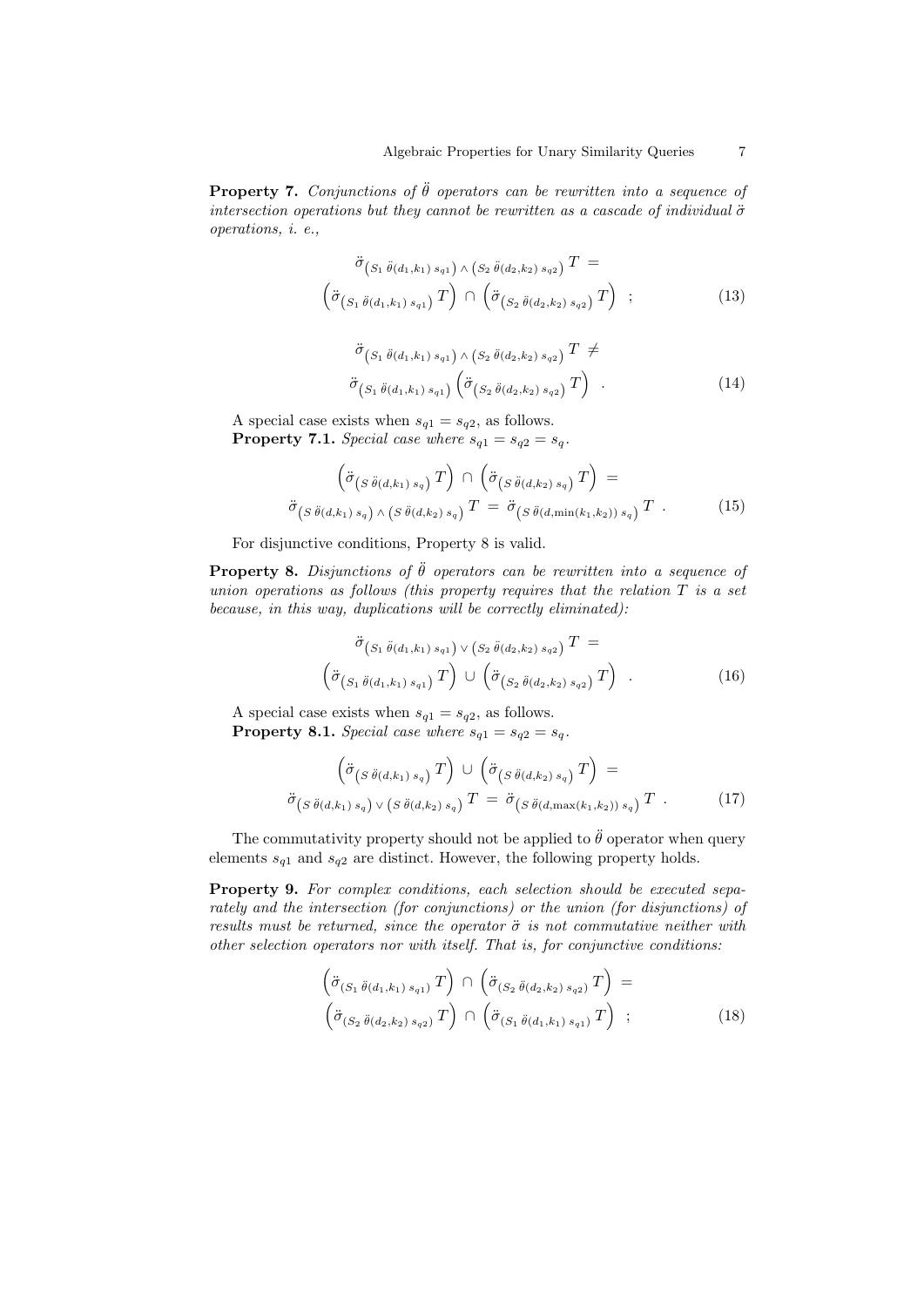and for disjunctive conditions:

$$
\left(\ddot{\sigma}_{(S_1 \ddot{\theta}(d_1,k_1) s_{q1})} T\right) \cup \left(\ddot{\sigma}_{(S_2 \ddot{\theta}(d_2,k_2) s_{q2})} T\right) =\n\left(\ddot{\sigma}_{(S_2 \ddot{\theta}(d_2,k_2) s_{q2})} T\right) \cup \left(\ddot{\sigma}_{(S_1 \ddot{\theta}(d_1,k_1) s_{q1})} T\right) .
$$
\n(19)

The same property can be employed combining either " $\ddot{\sigma} \cap / \cup \dot{\sigma}$ " or " $\ddot{\sigma} \cap / \cup \sigma$ ".

When query elements  $s_{q1}$  and  $s_{q2}$  are the same, there are special cases where the  $kNN$  selection operation becomes commutative with range and self selection operations. First, for a composition of  $kNN$  selection operation, this expression can be rewritten in the conjunction of  $kNN$  condition; therefore, only the  $kNN$  selection with the smallest k condition needs to be executed. Second, for a composition of kNN and range selection operation, this expression can also be rewritten in the conjunction of  $kNN$  and range condition; then, the intersection of the results from both basic operators should be executed. Finally, for the disjunction of range and  $kNN$  condition, the union of the results from both basic operators needs to be executed.

For the set of properties involving traditional binary operators, no property involving  $\ddot{\sigma}$  exists, because  $\ddot{\sigma}$  is not distributive over these operators.

As  $kNN$  selection operations accepts only three properties (7, 8 and 9) and five special cases (over the same query element), they do not allow optimization algorithms equivalent to traditional and range selections. Thus, specific optimization algorithms should be implemented in the query optimizer to optimize this kind of selection. The kAndRange and the kOrRange algorithms [8] are examples specifically created to handle the commutativity property of Range and kNN query over the same query element.

### 3 Experimental Results

In this section, we present experiments comparing the evaluation of the similarity queries both optimized and not optimized using the properties of the Similarity Algebra presented in Section 2. To obtain the measurements, this algebra was incorporated into the SIREN query optimizer. SIREN is a similarity retrieval engine that allows expressing similarity queries in SQL and executing them [10]. We call the new version of SIREN able to perform optimization on queries involving similarity as SIREN+O. The experiments analyze the performance of  $SIREN$  and  $SIREN+O$  to execute similarity queries. As we will see here, the first results show that the proposed algebra leads SIREN+O to perform faster than SIREN.

The test framework was implemented in  $C_{++}$ , and the experiments ran on an AMD Athlon XP 3000+ processor with 1024MB of main memory, under the Windows XP operational system. The RDBMS employed was Oracle 9i. Every test was performed using both sequential scan and a Slim-tree index. Due to space limitations, we only highlight here the performance regarding total time (in milliseconds) as it summarizes the whole computational cost. Four data sets were used: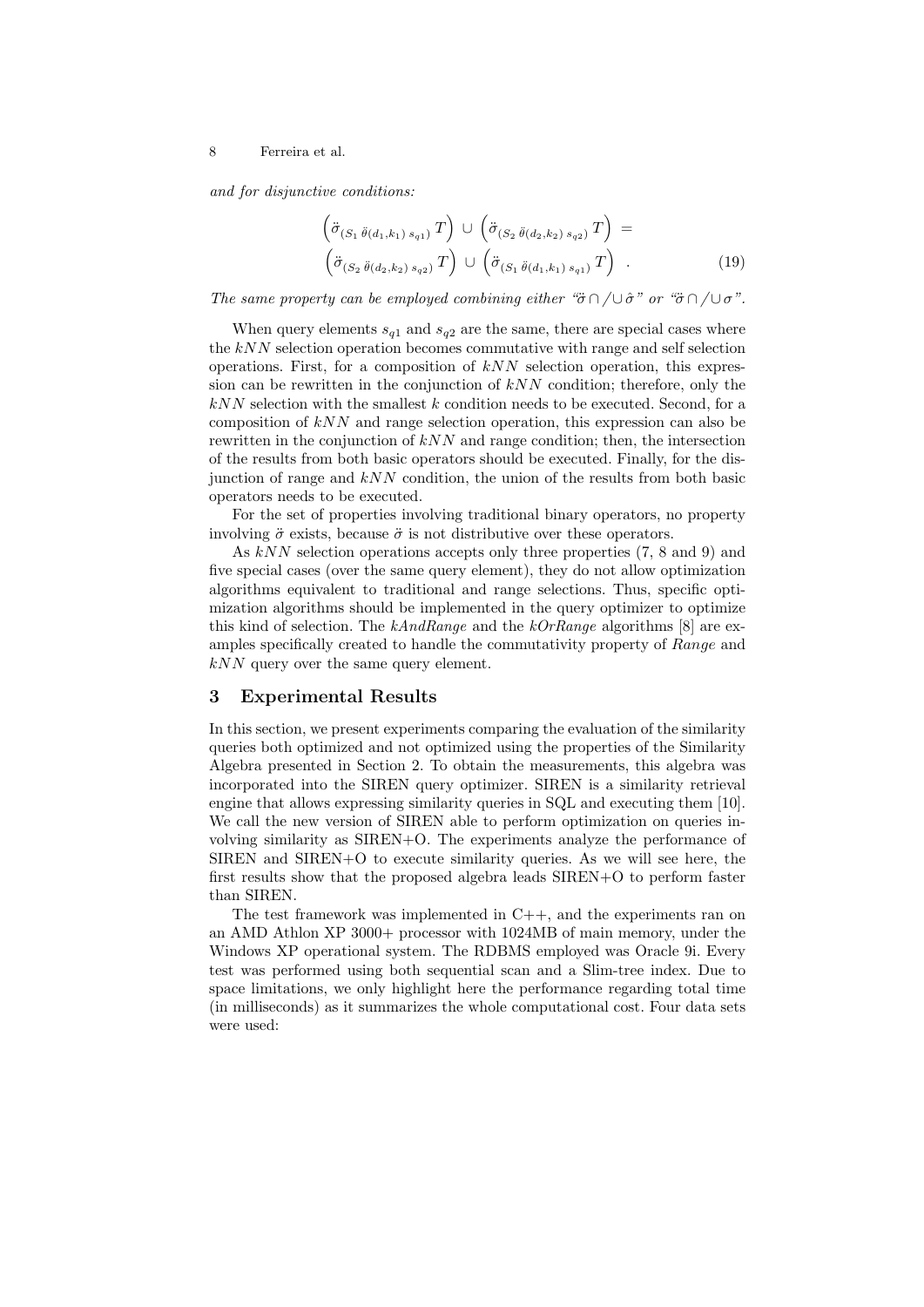- $-$  RCCMammography: a set of 658 medical images obtained from mammograms of right breast with cranio-caudal view (CC). They were compared using the texture distance function [11];
- $RMLOMammography$ : a set of 695 medical images obtained from mammography exams of right breast with medio-lateral oblique view (MLO). They were also compared using the same texture distance function [11].
- $-$  *MedImage*: a set of 5,180 medical images obtained from three human body parts (abdomen, cranium and thorax) by computerized tomographies (CT). They were compared using the metric histogram distance function [12].
- $-$  *PeruDistricts*: a set of 1,829 Peruvian districts. They were compared using the Euclidean distance function.

The first three sets were obtained from the Clinical Hospital at Ribeirão Preto of the University of São Paulo and the last set was obtained from Peru Instituto Nacional de Estadística e Informática (INEI).

The experiments evaluated the execution time of Queries Q1 over RCCMammography and RMLOMammography data sets, Q2 over MedImage data set and Q3 over PeruDistricts data set stated in Section 1. The queries were performed 30 times and the values shown are the average of performing the same query, but varying query elements  $s_q$ .

Table 1 summarizes the results executing SIREN and SIREN+O using both sequential scan and the Slim tree index, a well-known index structure for metric data [13].

Query Q1 involves a traditional join and a range selection and it can be algebraically expressed as  $\hat{\sigma}_{(S \hat{\theta}(texture,0.1) s_q)}(RCC \Join RMLO)$ . Property 6 was employed to optimize the query. Its gain was about  $30.39\%$  using sequential scan and 30.16% using a Slim-tree index.

Both Queries Q2 and Q3 involve traditional selection, range selection and kNN selection. Therefore, Properties 4 and 9 as well as their special cases should be used to optimize these queries.  $Q2$  can be algebraically expressed as:  $\sigma_{(pathology='N')}$   $\left(\hat{\sigma}_{(S \hat{\theta}(texture, 0.05) s_q)}\right)\left(\hat{\sigma}_{(S \hat{\theta}(texture, 5) s_q)}(MedImage)\right)$ . The gain obtained was about  $64.68\%$  using a Slim-tree index and  $62.92\%$  using sequential scan.

**Q**3 can be expressed as:  $\sigma_{(adultpop > oldpop)}$   $(\hat{\sigma}_{(S \hat{\theta}(Euclidean, 15) s_q)})$  $(\ddot{\sigma}_{(S\ddot{\theta}(Euclidean,15) s_q)}(Perubistricts)))$ , and the gain obtained was about  $63.82\%$  using sequential scan and  $62.61\%$  using a Slim-tree index.

|                 | <b>SIREN</b>                                        |        | $SIREN+O$ |        |
|-----------------|-----------------------------------------------------|--------|-----------|--------|
|                 | Sequential scan Slim tree Sequential scan Slim tree |        |           |        |
| Q <sub>1</sub>  | 354.70                                              | 331.20 | 246.90    | 231.30 |
| $\overline{Q2}$ | 948.50                                              | 765.60 | 351.70    | 270.40 |
| Q3              | 604.70                                              | 443.20 | 218.80    | 165.70 |

Table 1. Performance of Queries Q1, Q2 and Q3 (total time in milliseconds).